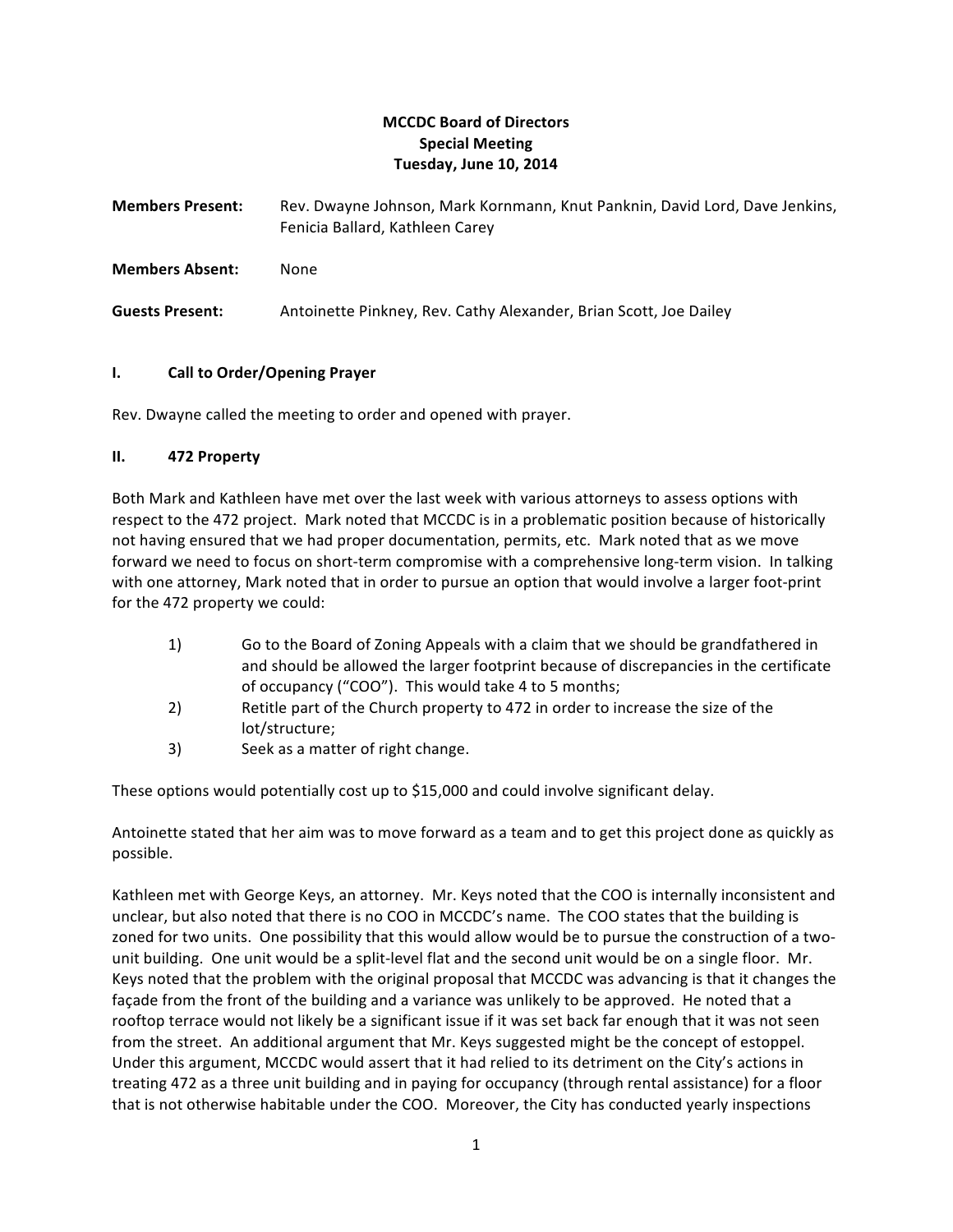and never noted any kind of issue. A variance would be needed from the Board of Zoning Appeals with the aim to get the COO amended to include three units of occupied space.

The consensus of the Group is that two viable options exist for proceeding:

Option A: Seeking only clerical changes to the COO (putting it in MCCDC's name, but otherwise leaving it at two occupied units). There would be a split-level unit on two floors. The second unit would be on a single floor. This option would have the easiest and quickest movement through the permitting/approval process and would permit immediate construction. The cost would be \$145,000 and Antoinette estimated that it would have an 8 week finish time. This option, however, would also result in less rental income.

Option B: Seeking a change to the COO that would both put this document in MCCDC's name and permit occupancy of three units. This would cost \$160,000 but would result in significantly more rental income. The estimated time would be 12 weeks (1 month for the approval process, 8 weeks for construction).

The Board was concerned about costs that have already been incurred for work completed in an effort to increase the footprint of the building to permit larger units, including a two bathroom two bedroom unit. Antoinette explained that these are not wasted costs because there were issues in the foundation that needed to be addressed regardless of the building size. Concern was also expressed about whether the contract between Antoinette and MCCDC could be constructed in such a way that it ensured that MCCDC's financial interests were protected if there were delays related to construction (that were not caused by delays in the zoning and permitting process). Antoinette confirmed that she would be in agreement with a proviso for the church to recover some costs if there were delays in completion of the project within the projected time.

### **III. Executive Session**

Mark moved to go into executive session with Rev. Cathy and attending members of the Board of trustees as invited guests. David Lord seconded the motion and the motion was approved unanimously. David Lord moved to exit executive session. The motion was seconded by Dave Jenkins. The motion was approved unanimously.

### **IV. 472 Motion**

David Lord moved that MCCDC execute the following steps with respect to the 472 property:

- 1. Authorize the hiring of an attorney (if it is deemed needed) with a maximum spending cap of \$5,000 (with the cost to come out of capital projects), for the purpose of getting a correct COO to reflect a unit in the basement, one on the first floor and one on the second floor and reviewing zoning/permit documentation as needed.
- 2. If we are successful in obtaining a modified COO direct Antoinette to redraw the plans for 472 to be for a three floor building with three occupied units and no increase to the footprint of the structure. Antoinette should seek zoning and permitting approval on those plans without delay.